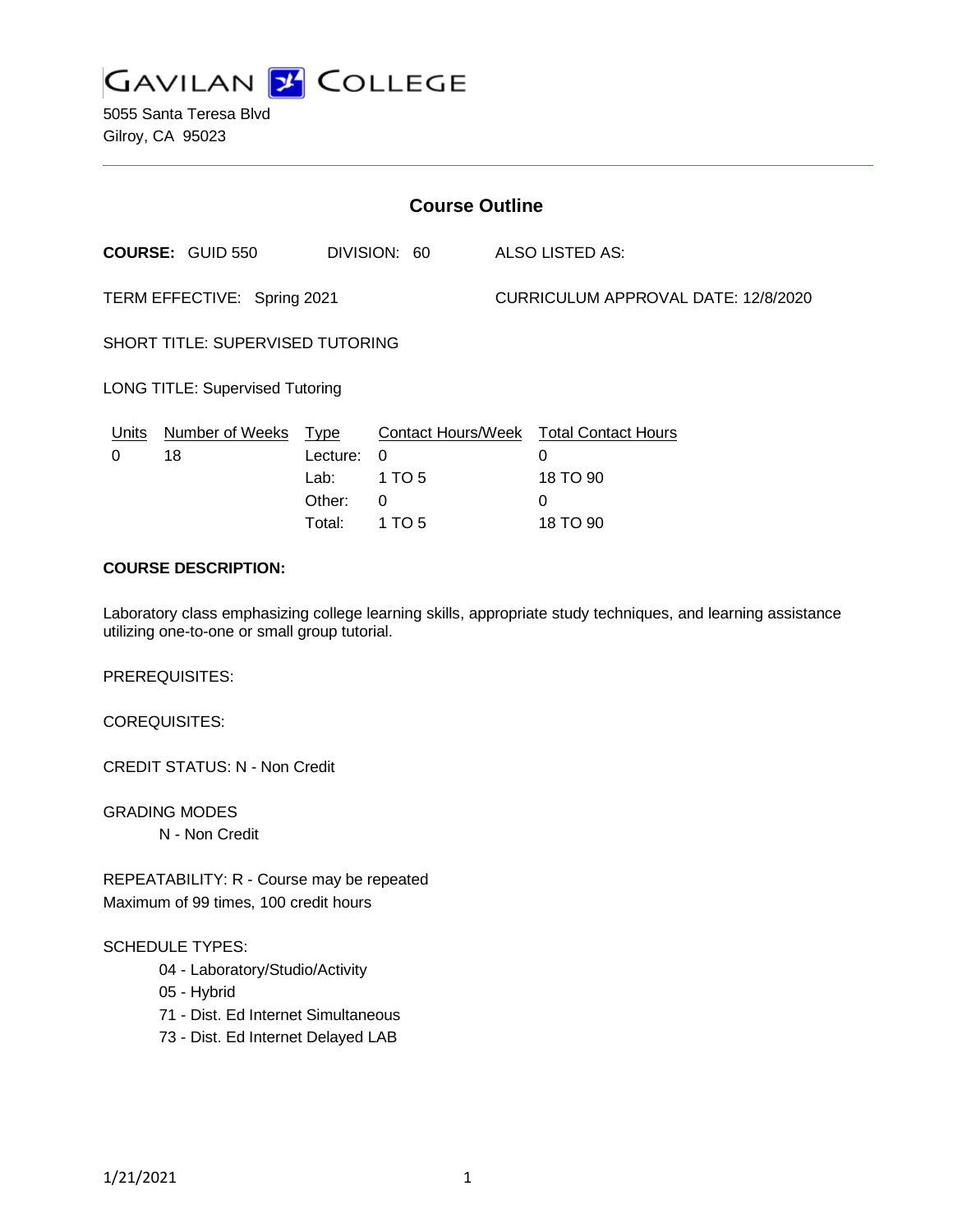# **STUDENT LEARNING OUTCOMES:**

1. Students will construct a study schedule and attend tutoring sessions. Measure: Track hours of participation and follow-up appointments. PLO: ILO: 6,4,1,2 GE-LO: Year assessed or anticipated year of assessment: On-going each semester 2. Students will analyze, discuss, practice and summarize the content. Measure: Weekly dialog with tutees PLO: ILO: 2,1,4,7 GE-LO: Year assessed or anticipated year of assessment: Ongoing each semester

### **CONTENT, STUDENT PERFORMANCE OBJECTIVES, OUT-OF-CLASS ASSIGNMENTS**

Curriculum Approval Date: 12/8/2020

### **DE MODIFICATION ONLY**

Structured Study time by arrangement. Students will be assisted by tutors and/or the instructor supervising the lab.

# **METHODS OF INSTRUCTION:**

One-on-one and small group discussions, content review, practical application.

### **METHODS OF EVALUATION:**

Surveys.

# **REPRESENTATIVE TEXTBOOKS:**

No textbook required.